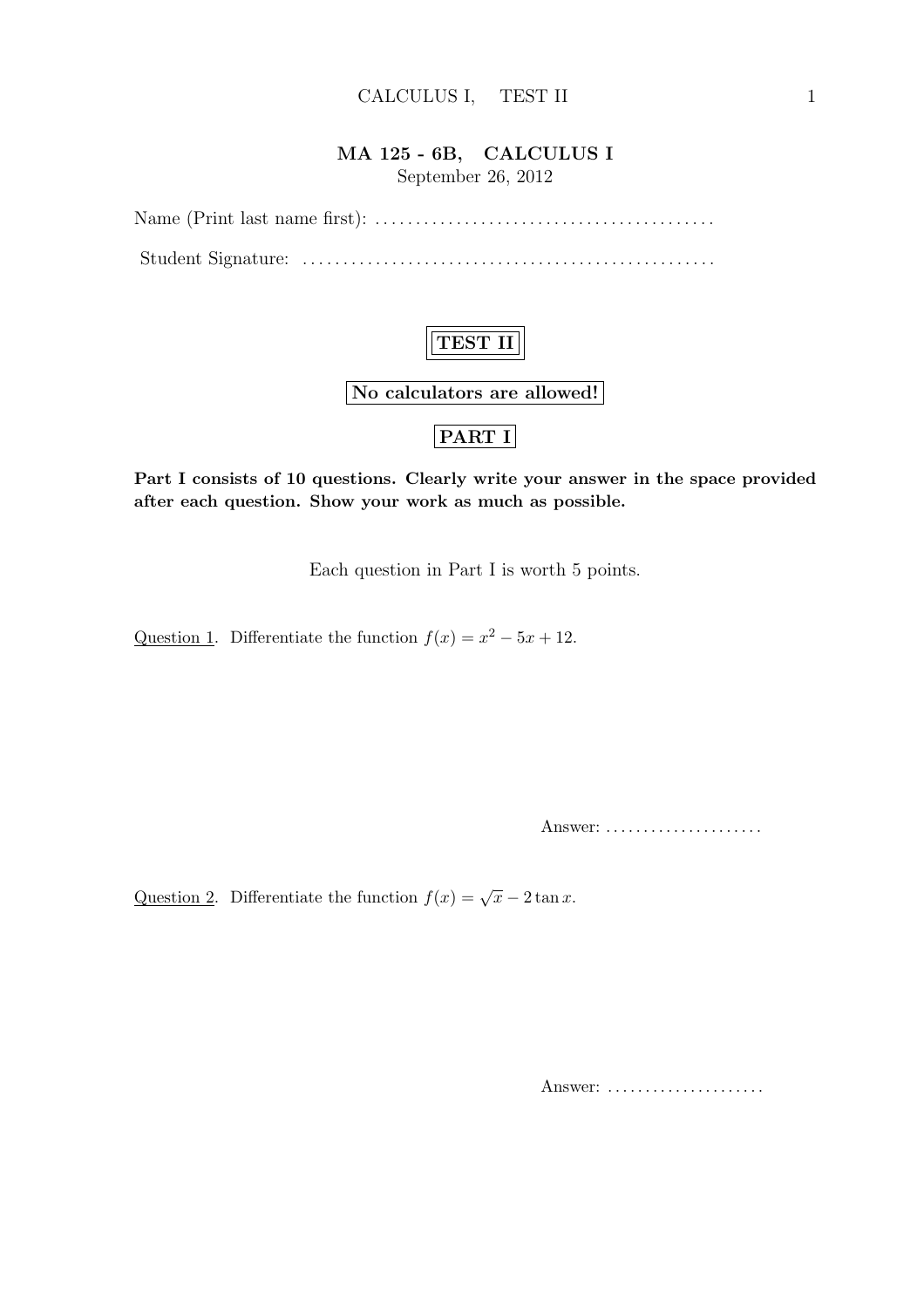Question 3 Find  $f'(x)$  if  $f(x) = x^5 \cos(x)$ .

Answer: ..................

Question 4 Differentiate the function  $f(x) = \frac{x+1}{x-1}$ . Simplify your answer!

Answer: ..................

Question 5 Differentiate the function  $f(x) = \sin(x^2 + 3)$ .

Answer: .....................

Question 6 Find the second derivative  $y'' = \frac{d^2y}{dx^2}$  of the function  $y = x^2 - \sin x$ .

Answer: ......................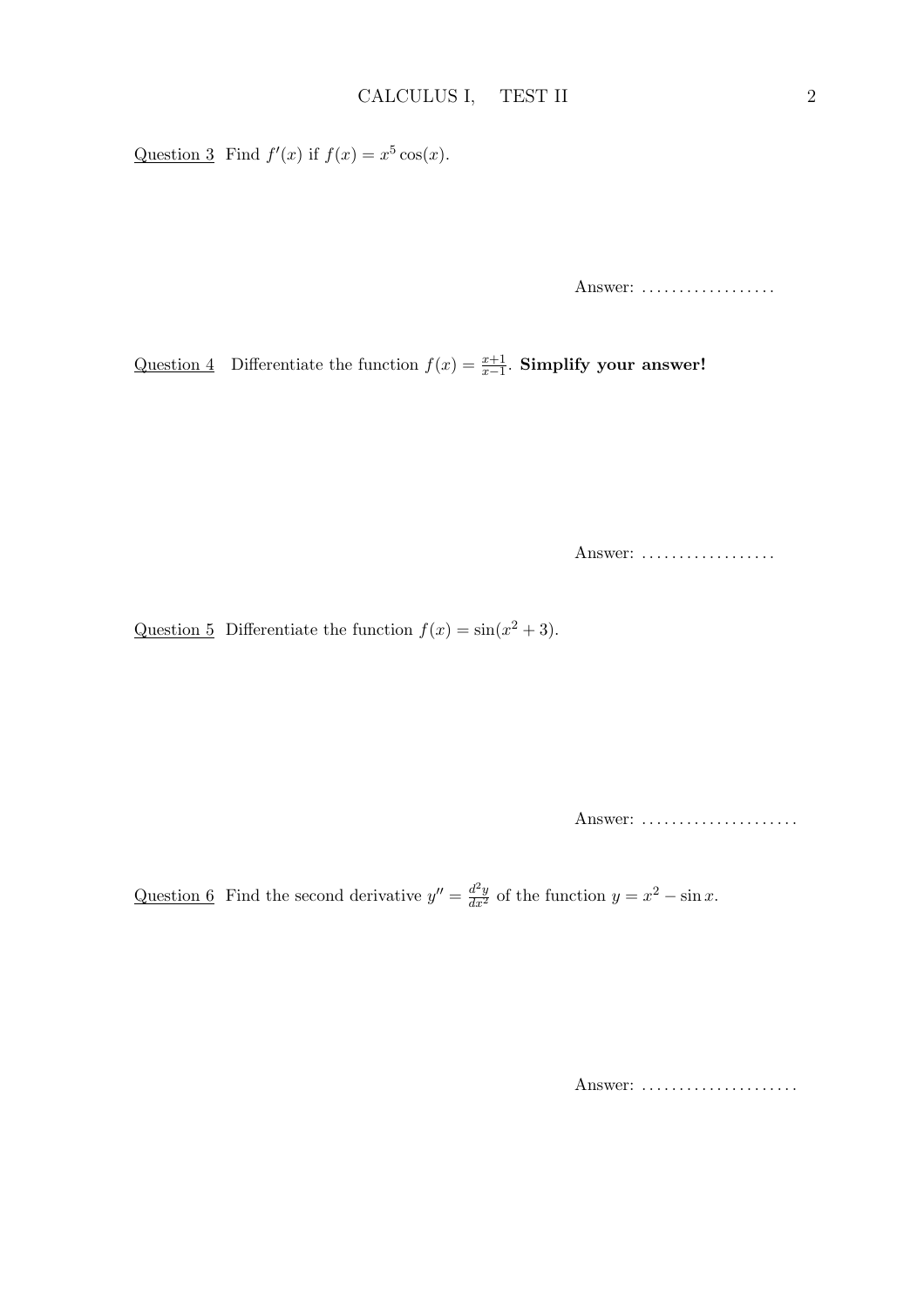Question 7 Let  $V=\frac{4}{3}$  $\frac{4}{3}\pi r^3$  be the volume of a round ball of radius r. Find  $\frac{dV}{dt}$  when  $r = 1$  and  $\frac{dr}{dt} = 2$ .

Answer: ......................

Question 8 Find all values x in the domain of the function  $f(x) = (x^2 - 1)^2$  where the tangent line at the point  $(x, f(x))$  is horizontal.

Answer: .....................

Question 9 Differentiate the function  $y = sin(cos(x^2))$ .

Answer: .....................

Question 10 If  $S(t) = 6t - t^2$  is the position of a particle at time t, find the velocity at time  $t=5.$ 

Answer: ..........................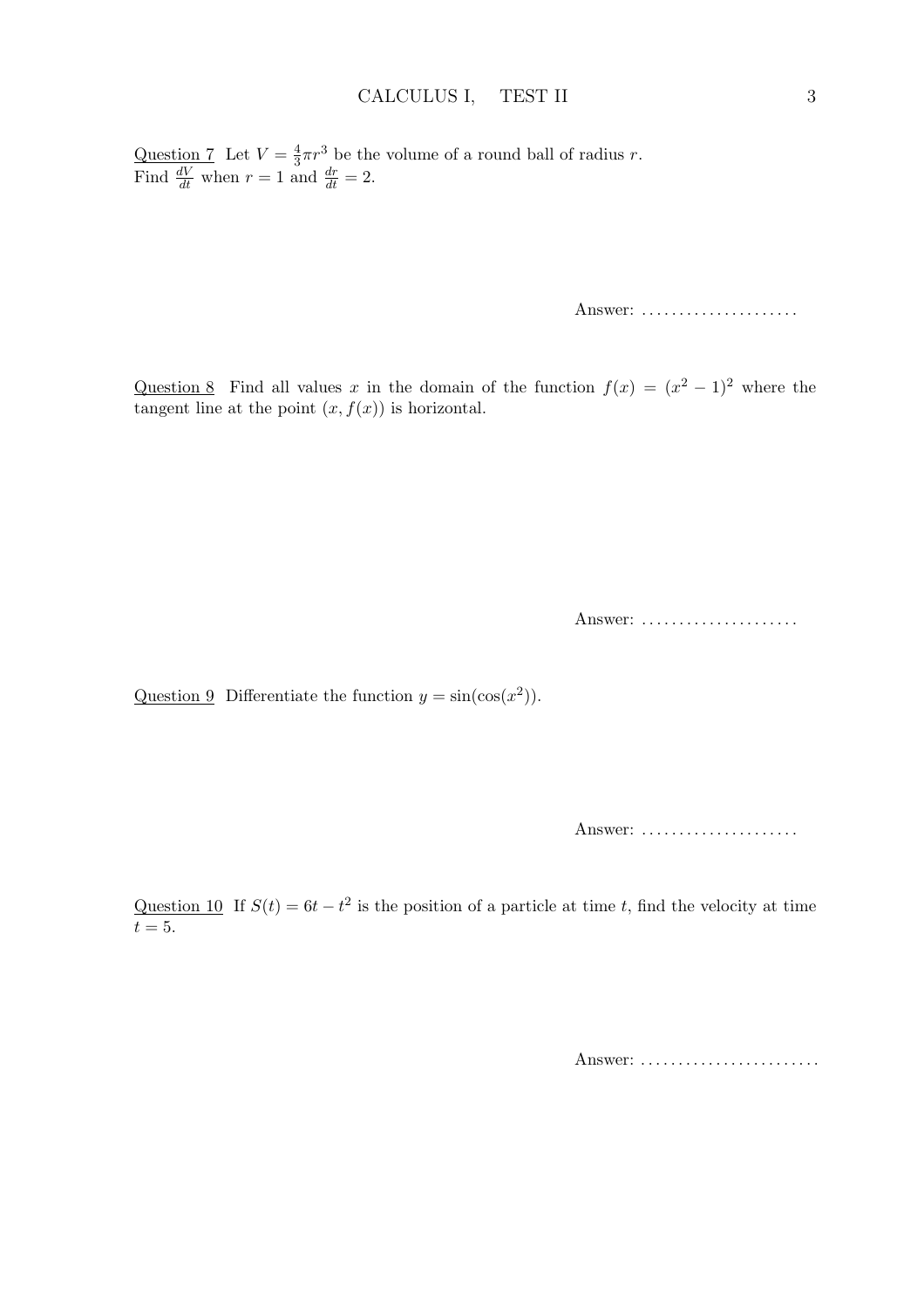#### PART II

Each problem is worth 10 points.

Part II consists of 5 problems. You must show your work on this part of the test to get full credit. Displaying only the final answer (even if correct) without the relevant steps will not get full credit.

## Problem 1

Find the equation of the tangent line to the graph of the function  $y = \sin x$  at the point with  $x = \pi$ . (It might help if you sketch the graph.)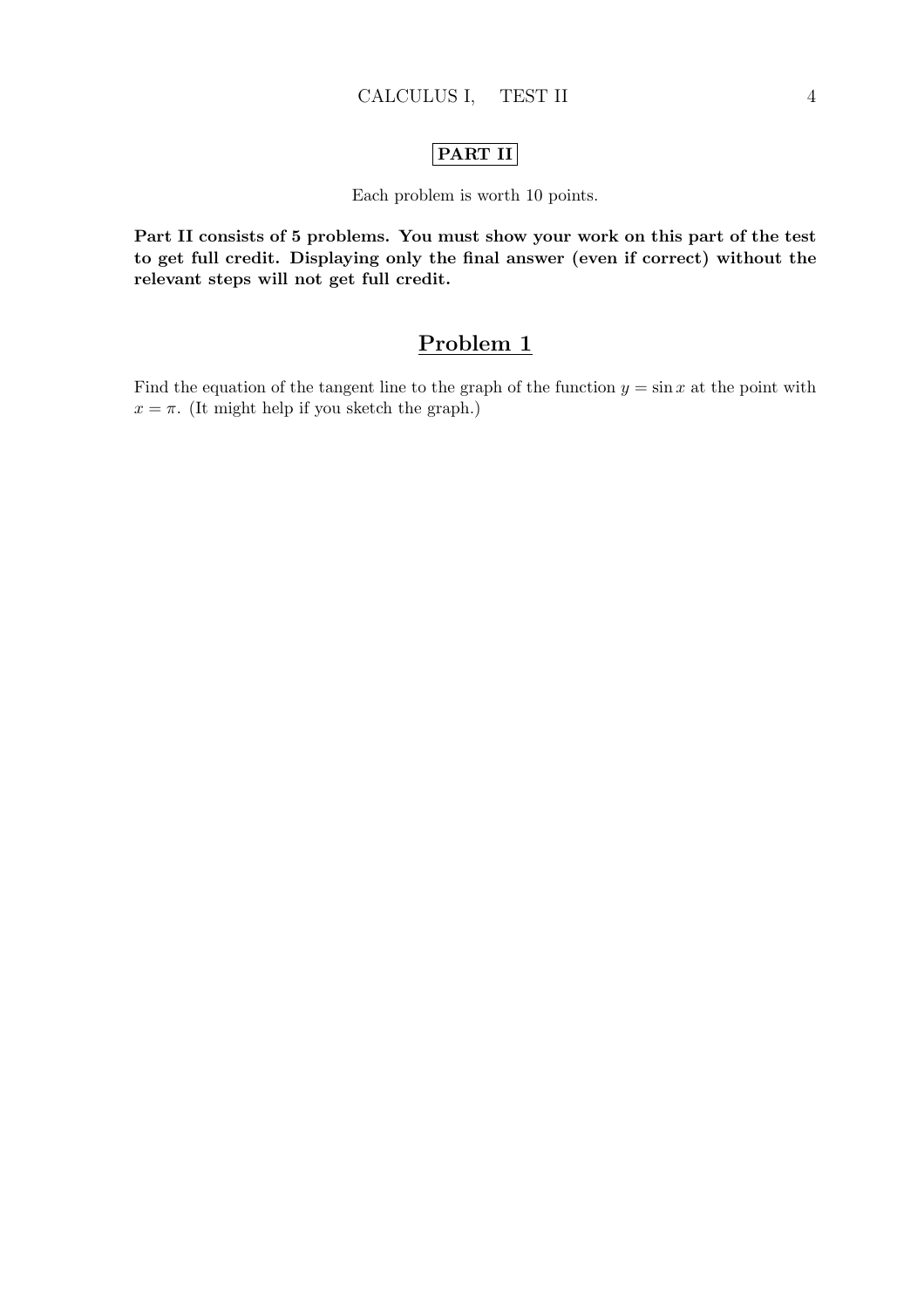Find the derivative  $y' = \frac{dy}{dx}$  of the implicit function  $x^4 - y^4 = xy$ .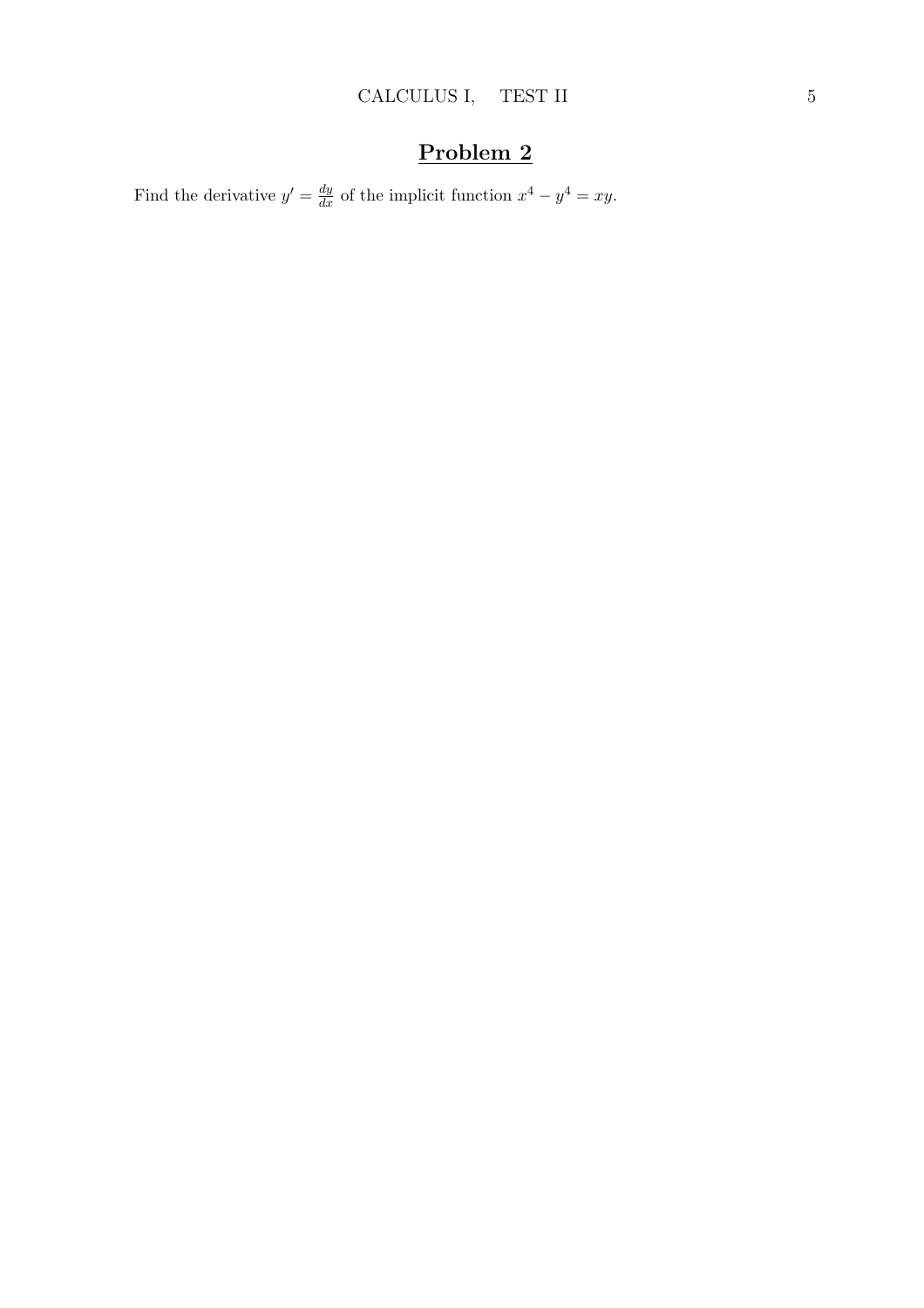Find the equation of the tangent line to the graph of the implicit function

$$
x^2 - xy + y^2 = 1
$$

at the point (1, 1). You may use the illustration to check your answer, but provide all the calculations!

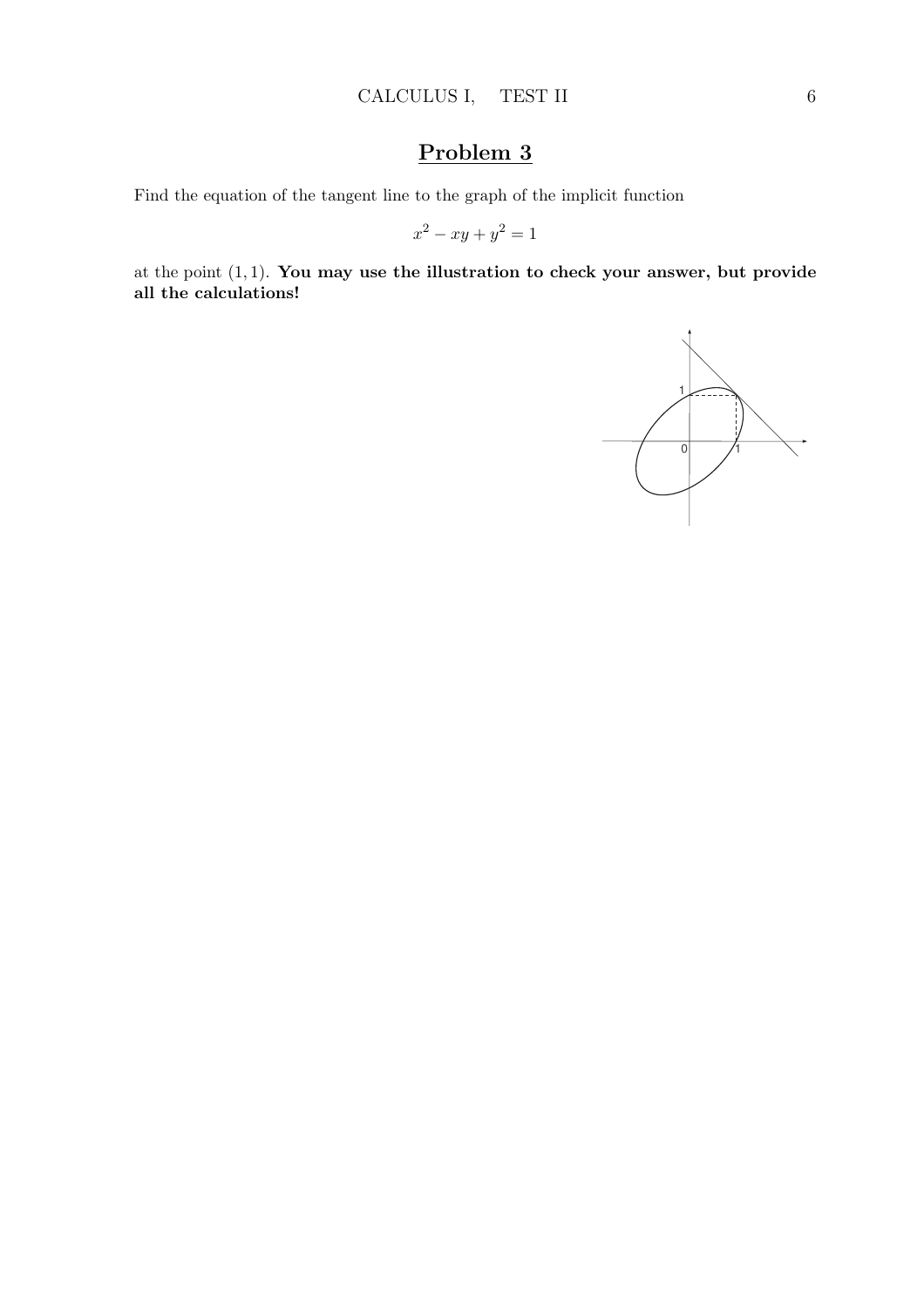A plane passes right over a radar station at an altitude of 1 mile with a speed of 100mph. How fast is the distance to the radar station increasing one hour later? (Your answer may contain a square root of a number.)



Bonus question: is the above rate of increase of the distance higher than 100mph or lower than 100mph? Explain.